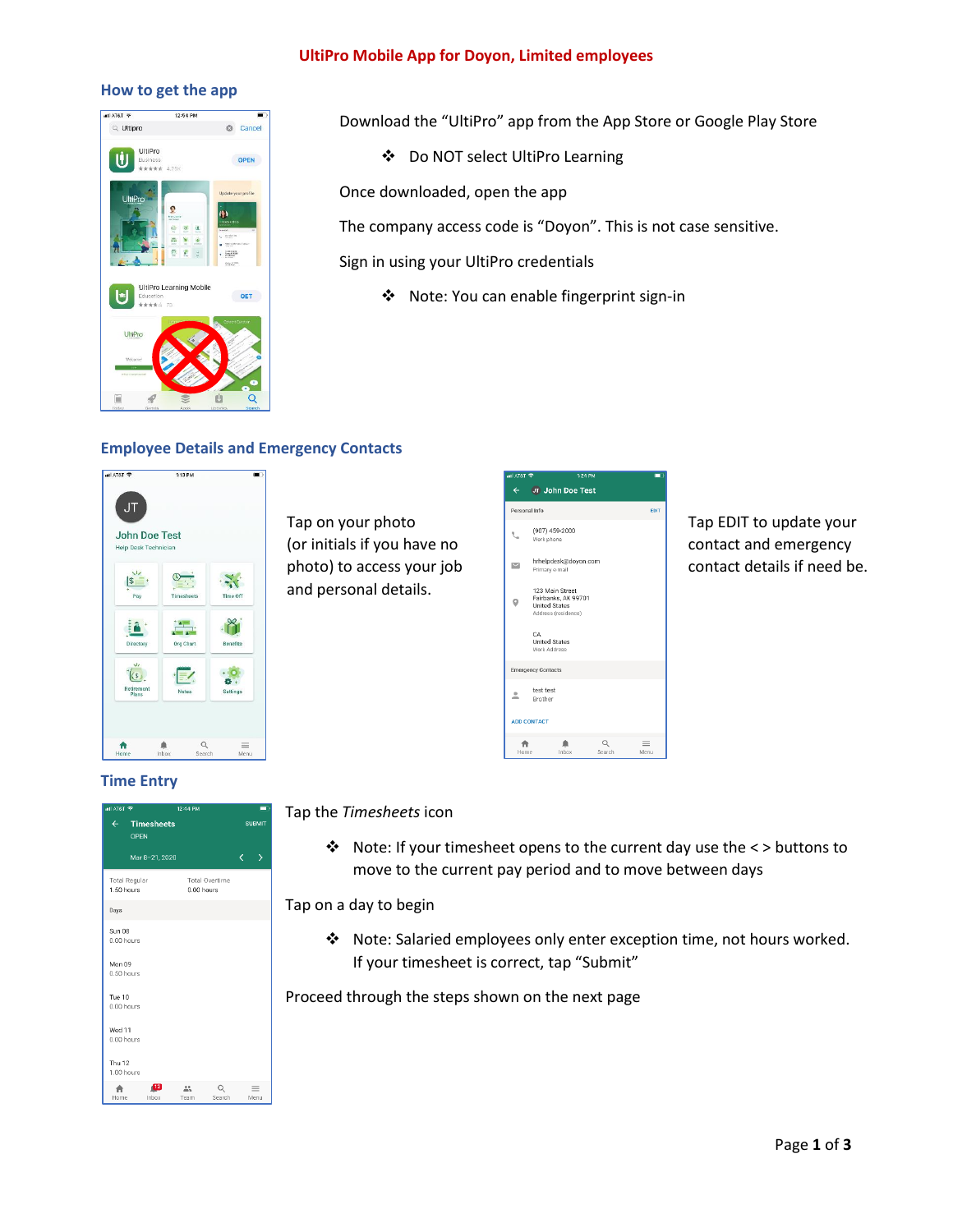## **Basic Steps for Hourly Time Entry**

# Tap "Add Time" Select a pay code

| all AT&T 중   |                           | 12:44 PM   |                       |                 | $\blacksquare$   |  |
|--------------|---------------------------|------------|-----------------------|-----------------|------------------|--|
| $\leftarrow$ | <b>Timesheets</b><br>OPEN |            |                       | <b>ADD TIME</b> |                  |  |
|              | Mar 19                    |            |                       | k               | $\mathbf{L}$     |  |
| 0.00 hours   | <b>Total Regular</b>      | 0.00 hours | <b>Total Overtime</b> |                 |                  |  |
|              |                           |            |                       |                 |                  |  |
|              |                           |            |                       |                 |                  |  |
|              |                           |            |                       |                 |                  |  |
|              |                           |            |                       |                 |                  |  |
|              |                           |            |                       |                 |                  |  |
|              |                           |            |                       |                 |                  |  |
|              |                           |            |                       |                 |                  |  |
| Home         | $\sqrt{12}$<br>Inbox      | 00<br>Team | $\alpha$<br>Search    |                 | $\equiv$<br>Menu |  |

# Enter additional pay codes per day

| all AT&T 중                              | 12:45 PM          | $\blacksquare$ |
|-----------------------------------------|-------------------|----------------|
|                                         | X Add Work Detail | <b>SUBMIT</b>  |
| Pay Code *<br>134 [ADMIN OUTAGE]        |                   |                |
| Duration <sup>®</sup><br>$\overline{2}$ |                   |                |
| <b>Labor Metrics</b>                    |                   |                |
| Job                                     |                   |                |
|                                         |                   |                |
|                                         |                   |                |
|                                         |                   |                |
|                                         |                   |                |
|                                         |                   |                |
|                                         |                   |                |



# Once all days and hours are entered tap "Submit"



## Enter hours under duration then save

| all AT&T 중                 | 12:45 PM           | $\Box$        |
|----------------------------|--------------------|---------------|
|                            | X Add Work Detail  | <b>SUBMIT</b> |
| Pay Code *                 | 4 [REG WORK HOURS] |               |
| Duration <sup>®</sup><br>6 |                    |               |
| <b>Labor Metrics</b>       |                    |               |
| Job                        |                    |               |
|                            |                    |               |
|                            |                    |               |
|                            |                    |               |
|                            |                    |               |
|                            |                    |               |

## Tap "I Agree" and then "Submit"

|              | $\times$ Verify Timesheet                 | <b>SUBMIT</b> |
|--------------|-------------------------------------------|---------------|
|              | I certify that this timesheet is correct. |               |
| Details      |                                           |               |
|              | Mar 8-21, 2020                            |               |
|              | Pay Period                                |               |
| Verification |                                           |               |
|              | Agree                                     |               |
|              |                                           |               |
|              |                                           |               |
|              |                                           |               |
|              |                                           |               |
|              |                                           |               |
|              |                                           |               |
|              |                                           |               |
|              |                                           |               |
|              |                                           |               |